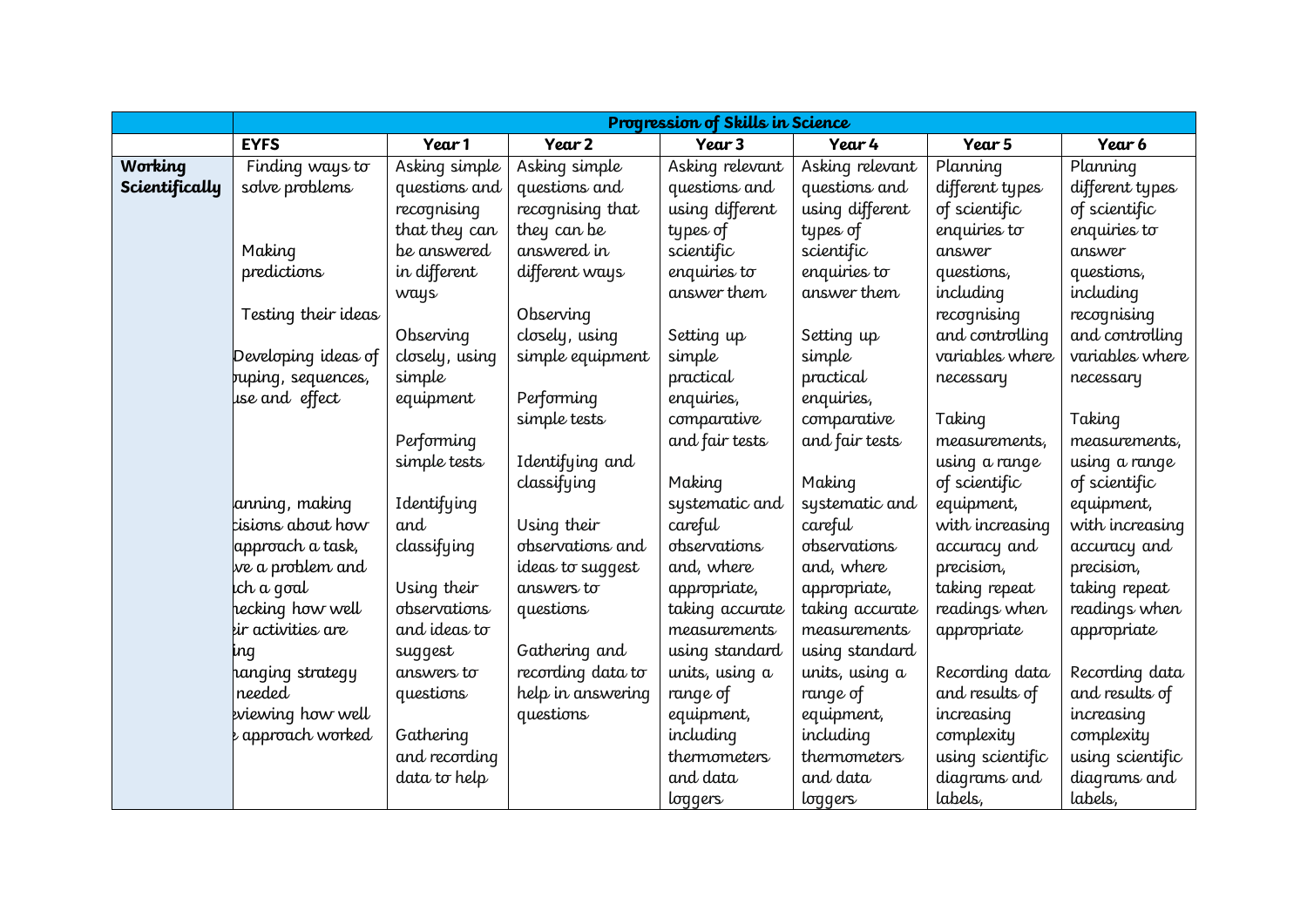|  | in answering |                 |                 | classification    | classification    |
|--|--------------|-----------------|-----------------|-------------------|-------------------|
|  | questions    | Gathering,      | Gathering,      | keys, tables,     | keys, tables,     |
|  |              | recording,      | recording,      | scatter graphs,   | scatter graphs,   |
|  |              | classifying and | classifying and | bar and line      | bar and line      |
|  |              | presenting data | presenting data | graphs            | graphs            |
|  |              | in a variety of | in a variety of |                   |                   |
|  |              | ways to help in | ways to help in | Using test        | Using test        |
|  |              | answering       | answering       | results to make   | results to make   |
|  |              | questions       | questions       | predictions to    | predictions to    |
|  |              |                 |                 | set up further    | set up further    |
|  |              | Recording       | Recording       | comparative       | comparative       |
|  |              | findings using  | findings using  | and fair tests    | and fair tests    |
|  |              | simple          | simple          |                   |                   |
|  |              | scientific      | scientific      | Reporting and     | Reporting and     |
|  |              | language,       | language,       | presenting        | presenting        |
|  |              | drawings,       | drawings,       | findings from     | findings from     |
|  |              | labelled        | labelled        | enquiries,        | enquiries,        |
|  |              | diagrams,       | diagrams,       | including         | including         |
|  |              | keys, bar       | keys, bar       | conclusions,      | conclusions,      |
|  |              | charts, and     | charts, and     | causal            | causal            |
|  |              | tables          | tables          | relationships     | relationships     |
|  |              |                 |                 | and               | and               |
|  |              | Reporting on    | Reporting on    | explanations of   | explanations of   |
|  |              | findings from   | findings from   | and a degree of   | and a degree of   |
|  |              | enquiries,      | enquiries,      | trust in results, | trust in results, |
|  |              | including oral  | including oral  | in oral and       | in oral and       |
|  |              | and written     | and written     | written forms     | written forms     |
|  |              | explanations,   | explanations,   | such as           | such as           |
|  |              | displays or     | displays or     | displays and      | displays and      |
|  |              | presentations   | presentations   | other             | other             |
|  |              | of results and  | of results and  | presentations     | presentations     |
|  |              | conclusions     | conclusions     |                   |                   |
|  |              |                 |                 |                   |                   |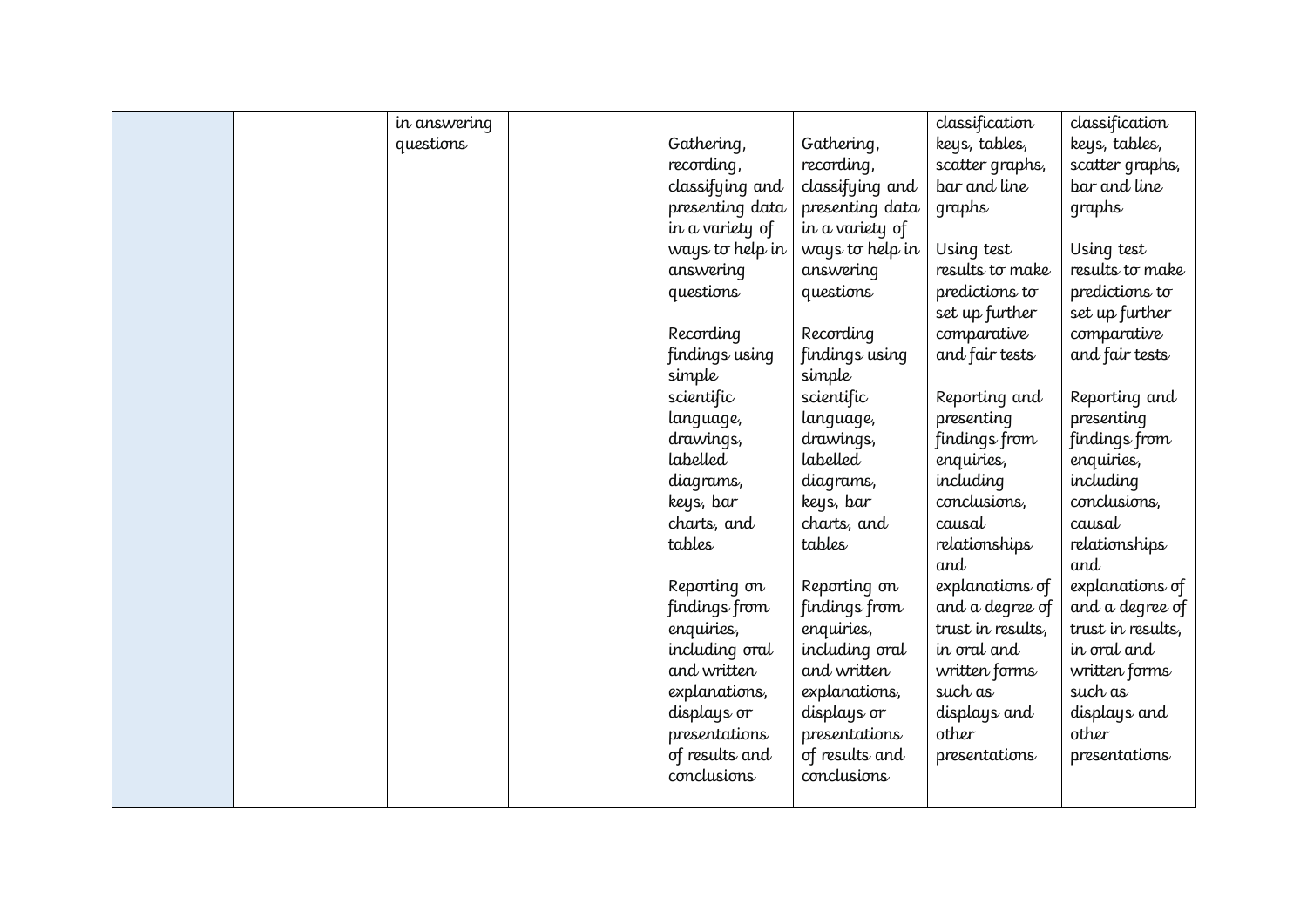|               |                  |              |              | Using results to    | Using results to    | Identifying     | Identifying     |
|---------------|------------------|--------------|--------------|---------------------|---------------------|-----------------|-----------------|
|               |                  |              |              | draw simple         | draw simple         | scientific      | scientific      |
|               |                  |              |              | conclusions,        | conclusions,        | evidence that   | evidence that   |
|               |                  |              |              | make                | make                | has been used   | has been used   |
|               |                  |              |              | predictions for     | predictions for     | to support or   | to support or   |
|               |                  |              |              | new values,         | new values,         | refute ideas or | refute ideas or |
|               |                  |              |              | suggest             | suggest             | arguments       | arguments       |
|               |                  |              |              | <i>improvements</i> | <i>improvements</i> |                 |                 |
|               |                  |              |              | and raise           | and raise           |                 |                 |
|               |                  |              |              | further             | further             |                 |                 |
|               |                  |              |              | questions           | questions           |                 |                 |
|               |                  |              |              |                     |                     |                 |                 |
|               |                  |              |              | Identifying         | Identifying         |                 |                 |
|               |                  |              |              | differences,        | differences,        |                 |                 |
|               |                  |              |              | similarities or     | similarities or     |                 |                 |
|               |                  |              |              | changes related     | changes related     |                 |                 |
|               |                  |              |              | to simple           | to simple           |                 |                 |
|               |                  |              |              | scientific ideas    | scientific ideas    |                 |                 |
|               |                  |              |              | and processes       | and processes       |                 |                 |
|               |                  |              |              |                     |                     |                 |                 |
|               |                  |              |              | Using               | Using               |                 |                 |
|               |                  |              |              | straightforward     | straightforward     |                 |                 |
|               |                  |              |              | scientific          | scientific          |                 |                 |
|               |                  |              |              | evidence to         | evidence to         |                 |                 |
|               |                  |              |              | answer              | answer              |                 |                 |
|               |                  |              |              | questions or to     | questions or to     |                 |                 |
|               |                  |              |              | support their       | support their       |                 |                 |
|               |                  |              |              | findings.           | findings.           |                 |                 |
| Animals       | They make        | Identify and | Notice that  | Identify that       | Describe the        | Describe the    | Identify and    |
| Including     | observations of  | name a       | animals,     | animals,            | simple              | changes as      | name the main   |
| <b>Humans</b> | animals and      | variety of   | including    | including           | functions of the    | humans          | parts of the    |
|               | plants and       | common       | humans, have | humans, need        | basic parts of      |                 | human           |
|               | explain why some | animals      |              | the right types     | the digestive       |                 | circulatory     |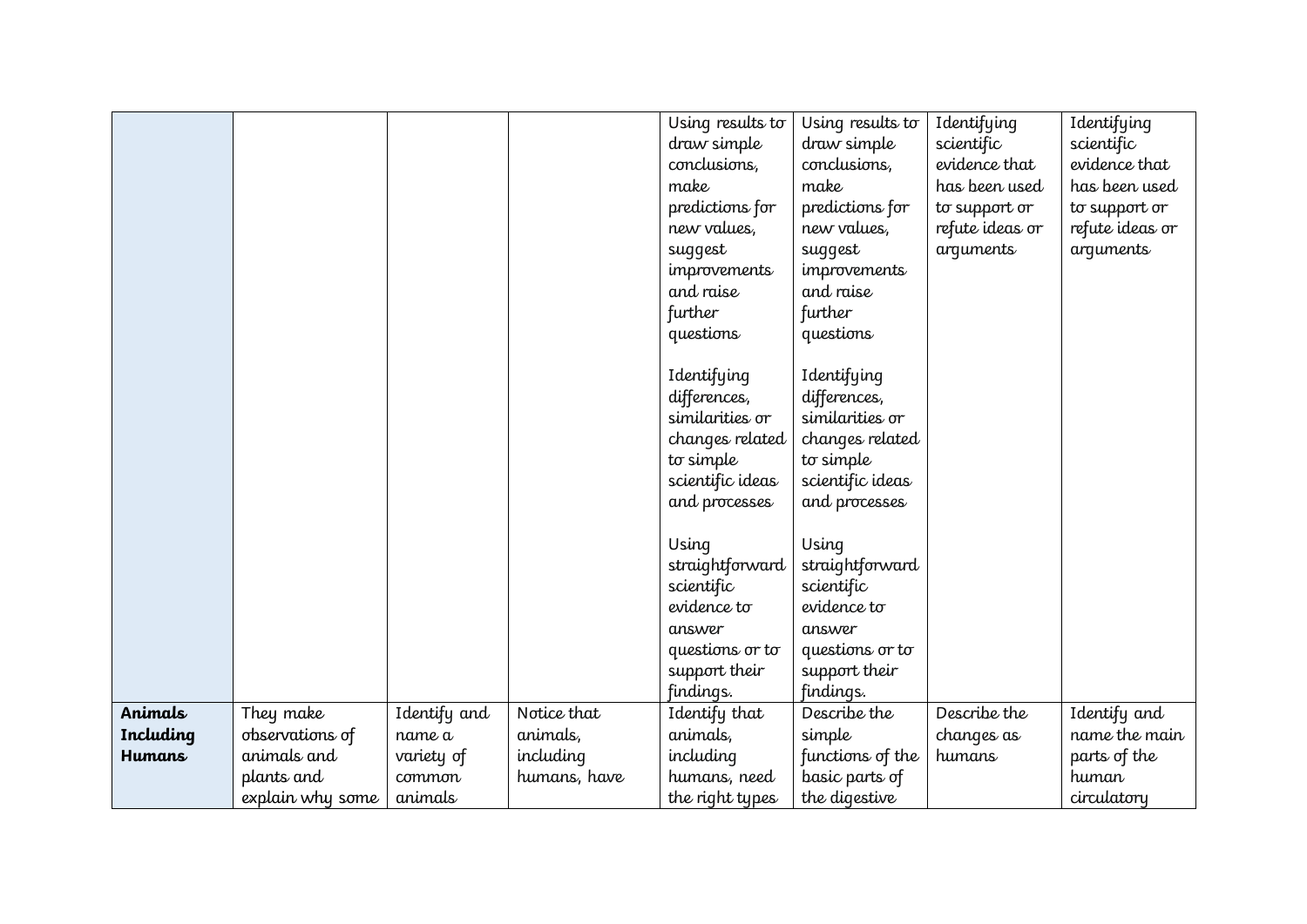| things occur, and | including        | offspring which    | and amount of   | system in       | develop to old | system, and      |
|-------------------|------------------|--------------------|-----------------|-----------------|----------------|------------------|
| talk about        | fish,            | grow into adults   | nutrition, and  | humans          | aqe            | describe the     |
| changes           | amphibians,      |                    | that they       |                 |                | functions of the |
|                   | reptiles, birds  |                    | cannot make     | Identify the    |                | heart, blood     |
|                   | and              | Find out about     | their own food; | different types |                | vessels and      |
|                   | mammals          | and describe the   | they get        | of teeth in     |                | blood            |
|                   |                  | basic needs of     | nutrition from  | humans and      |                |                  |
|                   | Identify and     | animals,           | what they eat   | their simple    |                | Recognise the    |
|                   | name a           | including          |                 | functions       |                | impact of diet,  |
|                   | variety of       | humans, for        | Identify that   |                 |                | exercise, drugs  |
|                   | common           | survival (water,   | humans and      | Construct and   |                | and lifestyle on |
|                   | animals that     | food and air)      | some other      | interpret a     |                | the way their    |
|                   | are              |                    | animals have    | variety of food |                | bodies function  |
|                   | carnivores,      | Describe the       | skeletons and   | chains,         |                |                  |
|                   | herbivores       | importance for     | muscles for     | identifying     |                | Describe the     |
|                   | and              | humans of          | support,        | producers,      |                | ways in which    |
|                   | <i>omnivores</i> | exercise, eating   | protection and  | predators and   |                | nutrients and    |
|                   |                  | the right amounts  | movement        | prey            |                | water are        |
|                   | Describe and     | of different types |                 |                 |                | transported      |
|                   | compare the      | of food, and       |                 |                 |                | within           |
|                   | structure of a   | hygiene            |                 |                 |                | animals,         |
|                   | variety of       |                    |                 |                 |                | including        |
|                   | common           |                    |                 |                 |                | humans           |
|                   | animals (fish,   |                    |                 |                 |                |                  |
|                   | amphibians,      |                    |                 |                 |                |                  |
|                   | reptiles, birds  |                    |                 |                 |                |                  |
|                   | and              |                    |                 |                 |                |                  |
|                   | mammals          |                    |                 |                 |                |                  |
|                   | including        |                    |                 |                 |                |                  |
|                   | pets)            |                    |                 |                 |                |                  |
|                   | Identify,        |                    |                 |                 |                |                  |
|                   | name, draw       |                    |                 |                 |                |                  |
|                   |                  |                    |                 |                 |                |                  |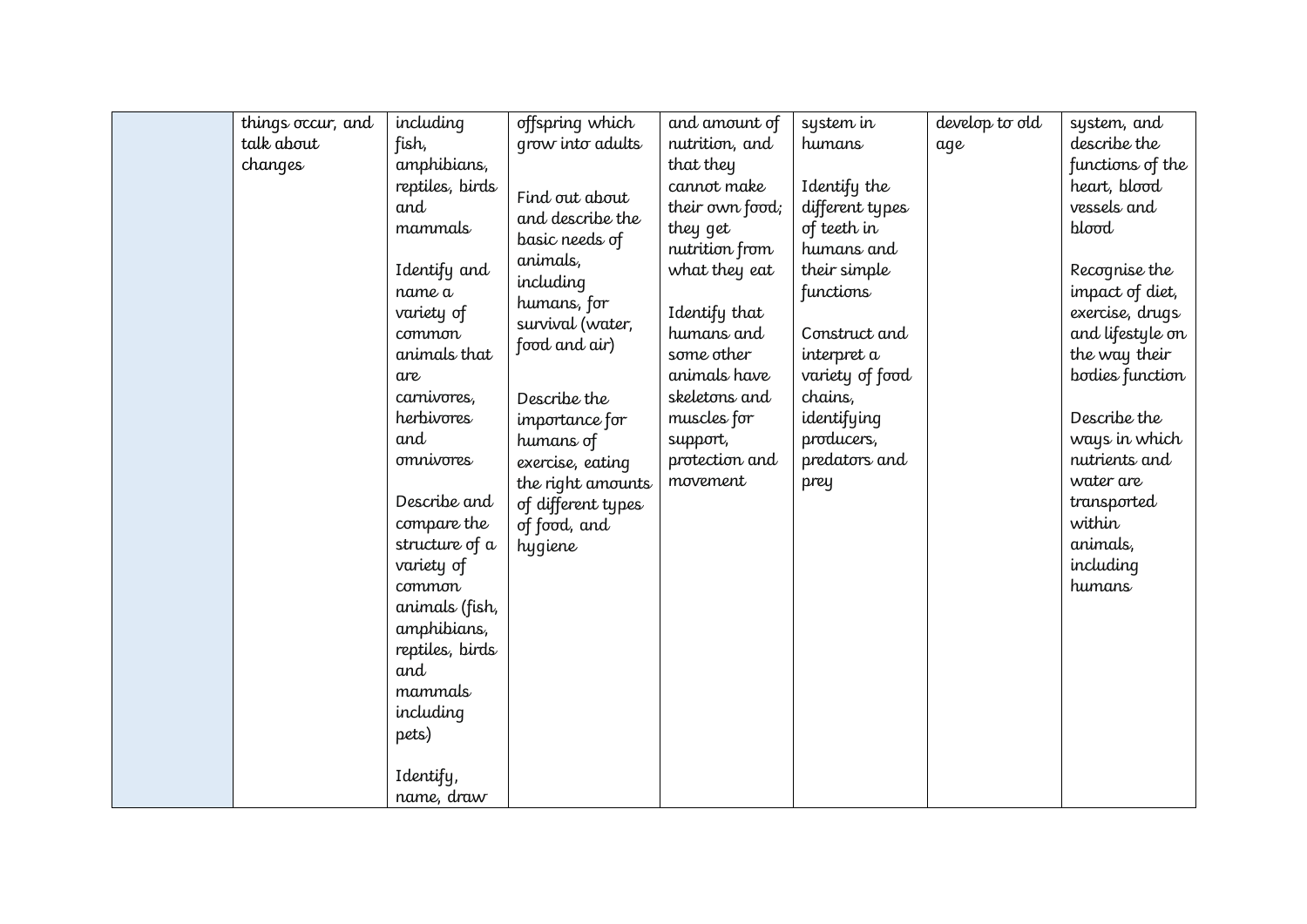|                     |                                          | and label the<br>basic parts of<br>the human<br>body and say<br>which part of<br>the body is<br>associated<br>with each<br>sense |                               |                                 |                                   |                                  |
|---------------------|------------------------------------------|----------------------------------------------------------------------------------------------------------------------------------|-------------------------------|---------------------------------|-----------------------------------|----------------------------------|
| Living              | Children know                            |                                                                                                                                  | Explore and                   | Recognise that                  | Describe the                      | Describe how                     |
| Things and<br>their | about similarities<br>and differences in |                                                                                                                                  | compare the<br>differences    | living things<br>can be grouped | differences in<br>the life cycles | living things<br>are classified  |
| Habitats            | relation to places,                      |                                                                                                                                  | between things                | in a variety of                 | of a mammal,                      | into broad                       |
| (Evolution)         | objects, materials                       |                                                                                                                                  | that are living,              | ways                            | an amphibian,                     | qroups                           |
|                     | and living things                        |                                                                                                                                  | dead, and things              |                                 | an insect and a                   | according to                     |
|                     |                                          |                                                                                                                                  | that have never               | Explore and                     | bird                              | common                           |
|                     | They talk about                          |                                                                                                                                  | been alive                    | $_{II}$ se                      |                                   | observable                       |
|                     | the features of                          |                                                                                                                                  |                               | classification                  | Describe the life                 | characteristics                  |
|                     | their own                                |                                                                                                                                  | Identify that                 | keys to help                    | process of                        | and based on                     |
|                     | immediate<br>environment and             |                                                                                                                                  | most living<br>things live in | group, identify<br>and name a   | reproduction in                   | similarities and<br>differences, |
|                     | how environments                         |                                                                                                                                  | habitats to which             | variety of living               | some plants                       | including                        |
|                     | might vary from                          |                                                                                                                                  | they are suited               | things in their                 | and animals                       | micro-                           |
|                     | one another                              |                                                                                                                                  | and describe how              | local and wider                 |                                   | organisms,                       |
|                     |                                          |                                                                                                                                  | different habitats            | environment                     |                                   | plants and                       |
|                     |                                          |                                                                                                                                  | provide for the               |                                 |                                   | animals                          |
|                     |                                          |                                                                                                                                  | basic needs of                | Recognise that                  |                                   |                                  |
|                     |                                          |                                                                                                                                  | different kinds of            | environments                    |                                   | Give reasons                     |
|                     |                                          |                                                                                                                                  | animals and                   | can change                      |                                   | for classifying                  |
|                     |                                          |                                                                                                                                  | plants, and how               | and that this                   |                                   | plants and                       |
|                     |                                          |                                                                                                                                  | they depend on                | can sometimes                   |                                   | animals based                    |
|                     |                                          |                                                                                                                                  | each other                    | pose dangers                    |                                   | on specific                      |
|                     |                                          |                                                                                                                                  |                               | to living things                |                                   | characteristics                  |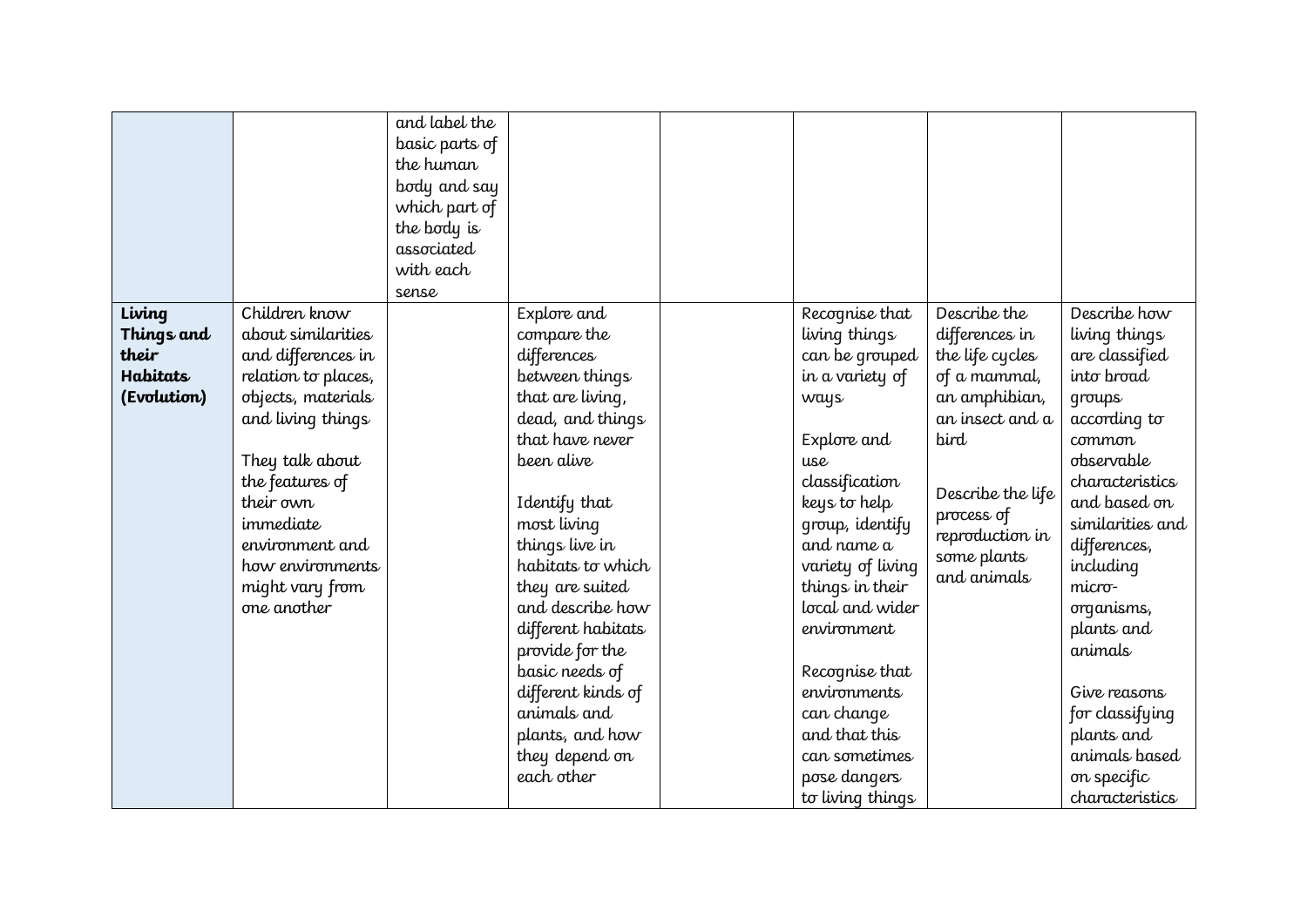|  | Identify and      |  |                  |
|--|-------------------|--|------------------|
|  | name a variety of |  | Evolution        |
|  | plants and        |  | Recognise that   |
|  | animals in their  |  | living things    |
|  | habitats,         |  | have changed     |
|  | including         |  | over time and    |
|  | microhabitats     |  | that fossils     |
|  |                   |  | provide          |
|  | Describe how      |  | information      |
|  | animals obtain    |  | about living     |
|  | their food from   |  | things that      |
|  | plants and other  |  | inhabited the    |
|  | animals, using    |  | Earth millions   |
|  | the idea of a     |  | of years ago     |
|  | simple food       |  |                  |
|  | chain, and        |  | Recognise that   |
|  | identify and      |  | living things    |
|  | name different    |  | produce          |
|  | sources of food   |  | offspring of the |
|  |                   |  | same kind, but   |
|  |                   |  | normally         |
|  |                   |  | offspring vary   |
|  |                   |  | and are not      |
|  |                   |  | identical to     |
|  |                   |  | their parents    |
|  |                   |  |                  |
|  |                   |  | Identify how     |
|  |                   |  | animals and      |
|  |                   |  | plants are       |
|  |                   |  | adapted to suit  |
|  |                   |  | their            |
|  |                   |  | environment in   |
|  |                   |  | different ways   |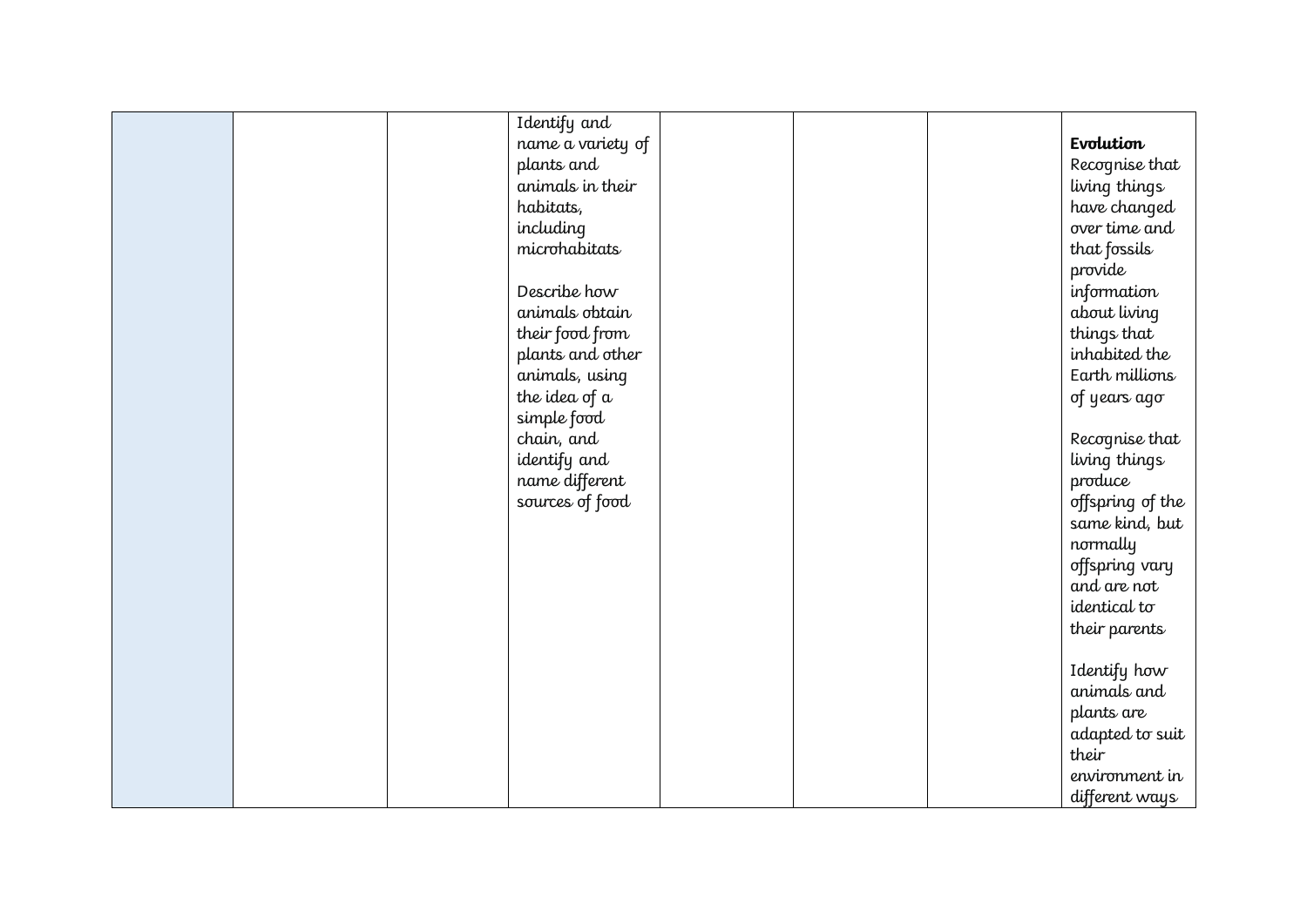|                  |                     |                 |                     |                 |                  |                   | and that    |
|------------------|---------------------|-----------------|---------------------|-----------------|------------------|-------------------|-------------|
|                  |                     |                 |                     |                 |                  |                   | adaptation  |
|                  |                     |                 |                     |                 |                  |                   | may lead to |
|                  |                     |                 |                     |                 |                  |                   | evolution   |
| <b>Materials</b> | Children know       | Distinguish     | Identify and        | Rocks           | States of        | Compare and       |             |
| and States of    | about similarities  | between an      | compare the         | Compare and     | <b>Matter</b>    | group together    |             |
| Matter and       | and differences in  | object and      | suitability of a    | group together  | Compare and      | everyday          |             |
| Rocks            | relation to places, | the material    | variety of          | different kinds | qroup            | materials on      |             |
|                  | objects, materials  | from which it   | everyday            | of rocks on the | materials        | the basis of      |             |
|                  | and living things   | is made         | materials,          | basis of their  | together,        | their properties, |             |
|                  |                     |                 | including wood,     | appearance      | according to     | including their   |             |
|                  | They make           | Identify and    | metal, plastic,     | and simple      | whether they     | hardness,         |             |
|                  | observations of     | name a          | glass, brick, rock, | physical        | are solids,      | solubility,       |             |
|                  | animals and         | variety of      | paper and           | properties      | liquids or gases | transparency,     |             |
|                  | plants and          | everyday        | cardboard for       |                 |                  | conductivity      |             |
|                  | explain why some    | materials,      | particular uses     | Describe in     | Observe that     | (electrical and   |             |
|                  | things occur, and   | including       |                     | simple terms    | some materials   | thermal), and     |             |
|                  | talk about          | wood,           | Find out how the    | how fossils are | change state     | response to       |             |
|                  | changes             | plastic, glass, | shapes of solid     | formed when     | when they are    | magnets           |             |
|                  |                     | metal, water,   | objects made        | things that     | heated or        |                   |             |
|                  | They know the       | and rock        | from some           | have lived are  | cooled, and      | Know that         |             |
|                  | properties of some  |                 | materials can be    | trapped within  | measure or       | some materials    |             |
|                  | materials and can   | Describe the    | changed by          | rock            | research the     | will dissolve in  |             |
|                  | suggest some of     | simple          | squashing,          |                 | temperature at   | liquid to form a  |             |
|                  | the purposes they   | physical        | bending, twisting   | Recognise that  | which this       | solution, and     |             |
|                  | are used for.       | properties of   | and stretching      | soils are made  | happens in       | describe how to   |             |
|                  |                     | a variety of    |                     | from rocks and  | degrees Celsius  | recover a         |             |
|                  |                     | everyday        |                     | organic matter  | $(^{\circ}C)$    | substance from    |             |
|                  |                     | materials       |                     |                 |                  | a solution        |             |
|                  |                     |                 |                     |                 | Identify the     |                   |             |
|                  |                     | Compare and     |                     |                 | part played by   | Use knowledge     |             |
|                  |                     | qroup           |                     |                 | evaporation      | of solids,        |             |
|                  |                     | together a      |                     |                 | and              | liquids and       |             |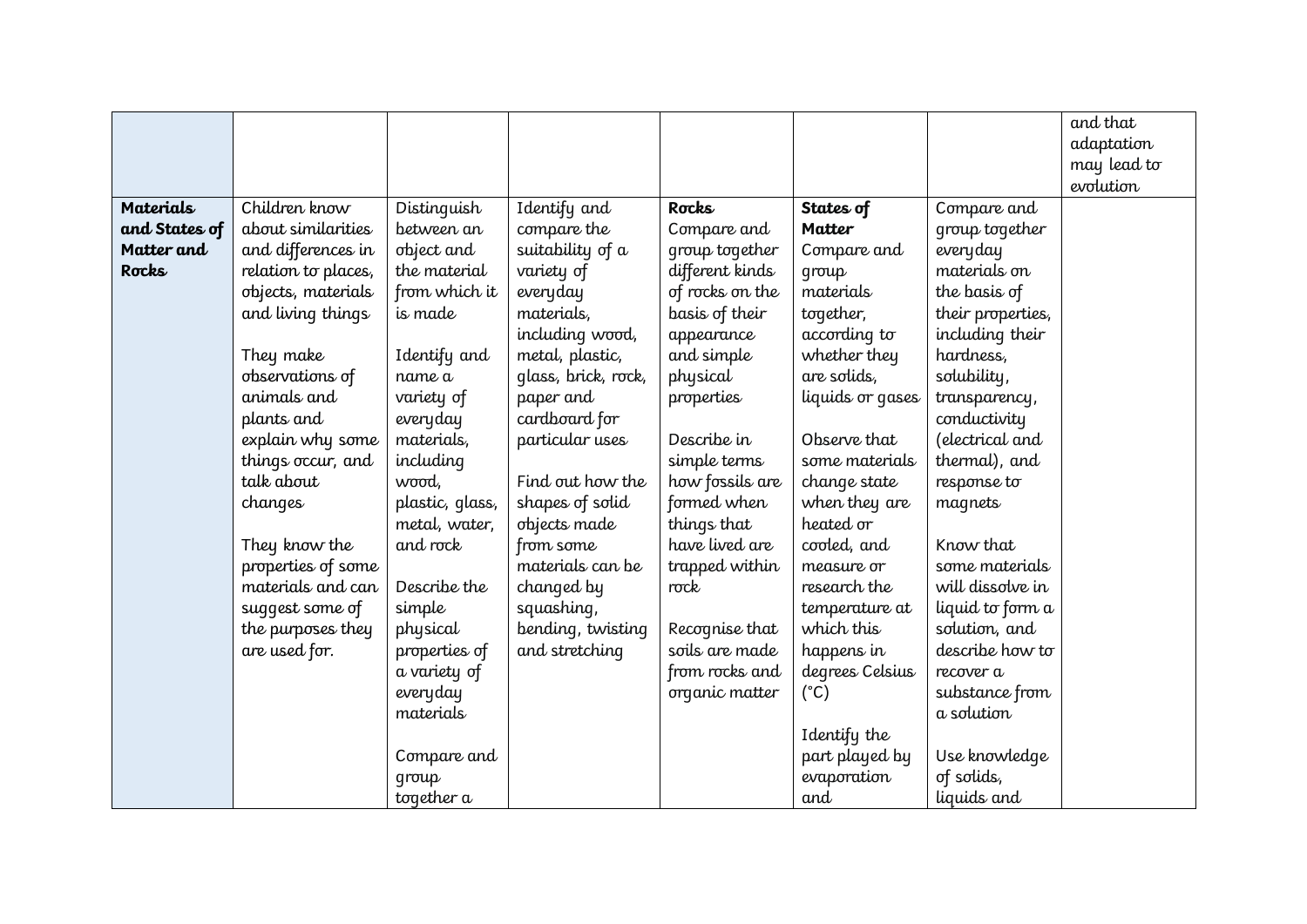| variety of   | condensation  | gases to decide  |  |
|--------------|---------------|------------------|--|
| everyday     | in the water  | how mixtures     |  |
| materials on | cycle and     | might be         |  |
| the basis of | associate the | separated,       |  |
| their simple | rate of       | including        |  |
| physical     | evaporation   | through          |  |
| properties   | with          | filtering,       |  |
|              | temperature   | sieving and      |  |
|              |               | evaporating      |  |
|              |               |                  |  |
|              |               | Give reasons,    |  |
|              |               | based on         |  |
|              |               | evidence from    |  |
|              |               | comparative      |  |
|              |               | and fair tests,  |  |
|              |               | for the          |  |
|              |               | particular uses  |  |
|              |               |                  |  |
|              |               | of everyday      |  |
|              |               | materials,       |  |
|              |               | including        |  |
|              |               | metals, wood     |  |
|              |               | and plastic      |  |
|              |               |                  |  |
|              |               | Demonstrate      |  |
|              |               | that dissolving, |  |
|              |               | mixing and       |  |
|              |               | changes of       |  |
|              |               | state are        |  |
|              |               | reversible       |  |
|              |               | changes          |  |
|              |               |                  |  |
|              |               | Explain that     |  |
|              |               | some changes     |  |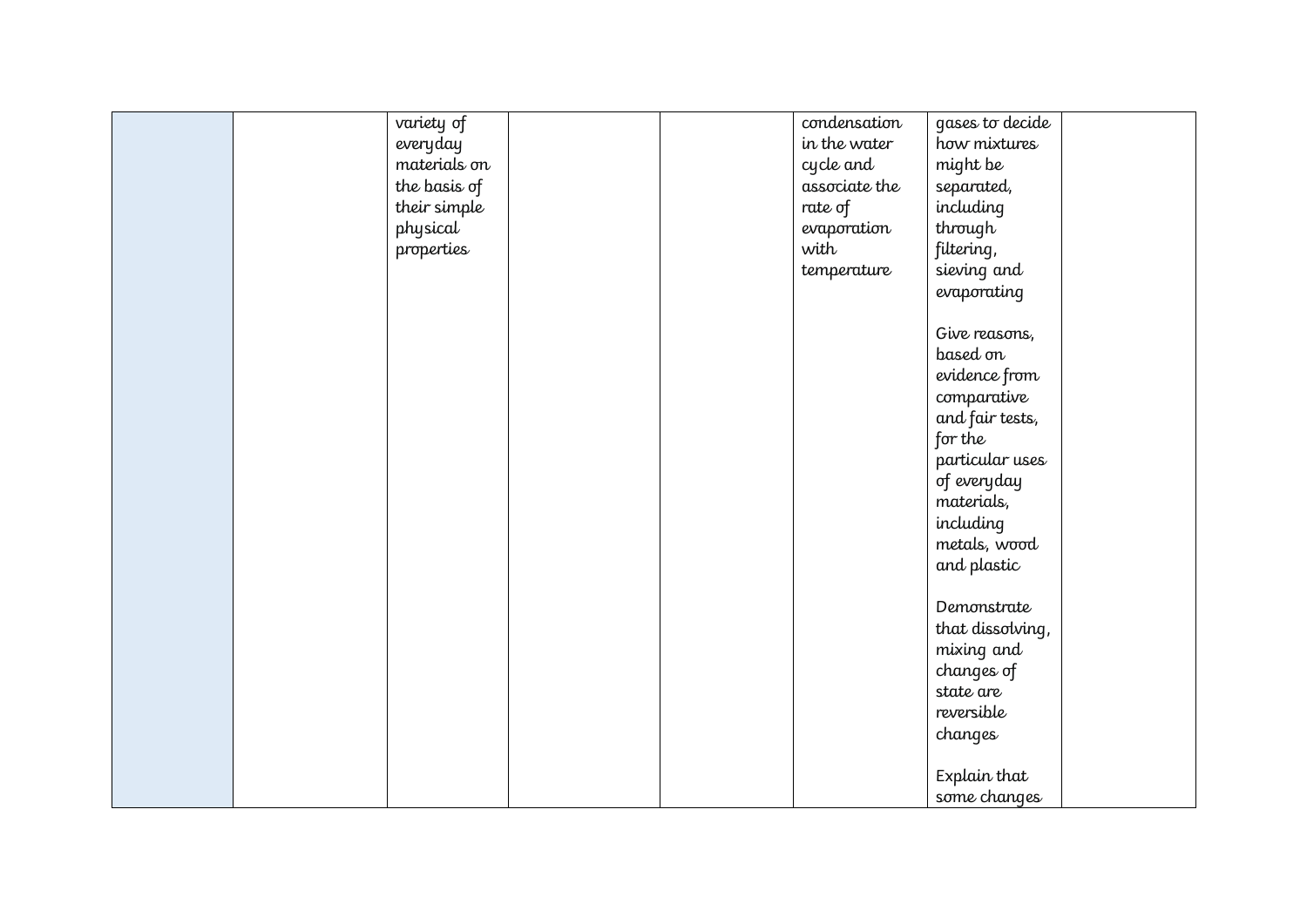| Plants |                                             |                           | Observe and                         |                                 | result in the<br>formation of<br>new materials,<br>and that this<br>kind of change<br>is not usually<br>reversible,<br>including<br>changes<br>associated with<br>burning and<br>the action of<br>acid on<br>bicarbonate of<br>soda |  |
|--------|---------------------------------------------|---------------------------|-------------------------------------|---------------------------------|-------------------------------------------------------------------------------------------------------------------------------------------------------------------------------------------------------------------------------------|--|
|        | They make<br>observations of<br>animals and | Identify and<br>name a    | describe how                        | Identify and<br>describe the    |                                                                                                                                                                                                                                     |  |
|        | plants and                                  | variety of<br>common wild | seeds and bulbs<br>grow into mature | functions of<br>different parts |                                                                                                                                                                                                                                     |  |
|        | explain why some                            | and garden                | plants                              | of flowering                    |                                                                                                                                                                                                                                     |  |
|        | things occur, and                           | plants,                   |                                     | plants: roots,                  |                                                                                                                                                                                                                                     |  |
|        | talk about                                  | including                 | Find out and                        | stem/trunk,                     |                                                                                                                                                                                                                                     |  |
|        | changes                                     | deciduous                 | describe how                        | leaves and                      |                                                                                                                                                                                                                                     |  |
|        |                                             | and evergreen             | plants need                         | flowers                         |                                                                                                                                                                                                                                     |  |
|        |                                             | trees                     | water, light and<br>a suitable      |                                 |                                                                                                                                                                                                                                     |  |
|        |                                             | Identify and              | temperature to                      | Explore the<br>requirements of  |                                                                                                                                                                                                                                     |  |
|        |                                             | describe the              | grow and stay                       | plants for life                 |                                                                                                                                                                                                                                     |  |
|        |                                             | basic                     | healthy                             | and growth                      |                                                                                                                                                                                                                                     |  |
|        |                                             | structure of a            |                                     | (air, light,                    |                                                                                                                                                                                                                                     |  |
|        |                                             | variety of                |                                     | water,                          |                                                                                                                                                                                                                                     |  |
|        |                                             | common                    |                                     | nutrients from                  |                                                                                                                                                                                                                                     |  |
|        |                                             | flowering                 |                                     | soil, and room                  |                                                                                                                                                                                                                                     |  |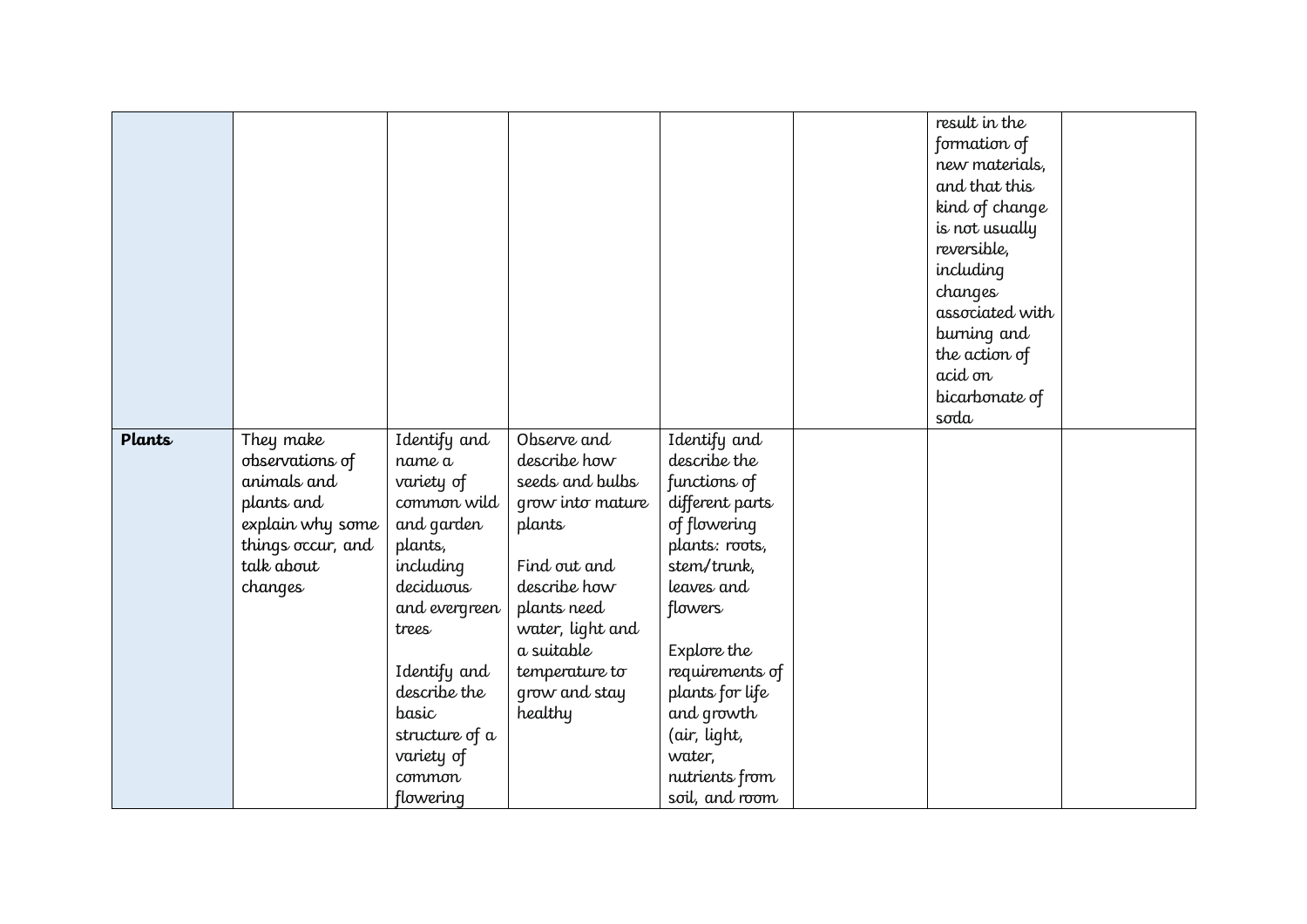|          |                  | plants,      | to grow) and      |  |  |
|----------|------------------|--------------|-------------------|--|--|
|          |                  | including    | how they vary     |  |  |
|          |                  | trees        | from plant to     |  |  |
|          |                  |              | plant             |  |  |
|          |                  |              |                   |  |  |
|          |                  |              | Investigate the   |  |  |
|          |                  |              |                   |  |  |
|          |                  |              | way in which      |  |  |
|          |                  |              | water is          |  |  |
|          |                  |              | transported       |  |  |
|          |                  |              | within plants     |  |  |
|          |                  |              |                   |  |  |
|          |                  |              | Explore the       |  |  |
|          |                  |              | part that         |  |  |
|          |                  |              | flowers play in   |  |  |
|          |                  |              | the life cycle of |  |  |
|          |                  |              | flowering         |  |  |
|          |                  |              | plants,           |  |  |
|          |                  |              | including         |  |  |
|          |                  |              |                   |  |  |
|          |                  |              | pollination,      |  |  |
|          |                  |              | seed formation    |  |  |
|          |                  |              | and seed          |  |  |
|          |                  |              | dispersal         |  |  |
| Seasonal | Looks closely at | Observe      |                   |  |  |
| Changes  | similarities,    | changes      |                   |  |  |
|          | differences,     | across the 4 |                   |  |  |
|          | patterns and     | seasons      |                   |  |  |
|          | $change - in$    |              |                   |  |  |
|          | relation to the  | Observe and  |                   |  |  |
|          | four seasons and | describe     |                   |  |  |
|          | when different   | weather      |                   |  |  |
|          | weather occurs   | associated   |                   |  |  |
|          |                  | with the     |                   |  |  |
|          |                  | seasons and  |                   |  |  |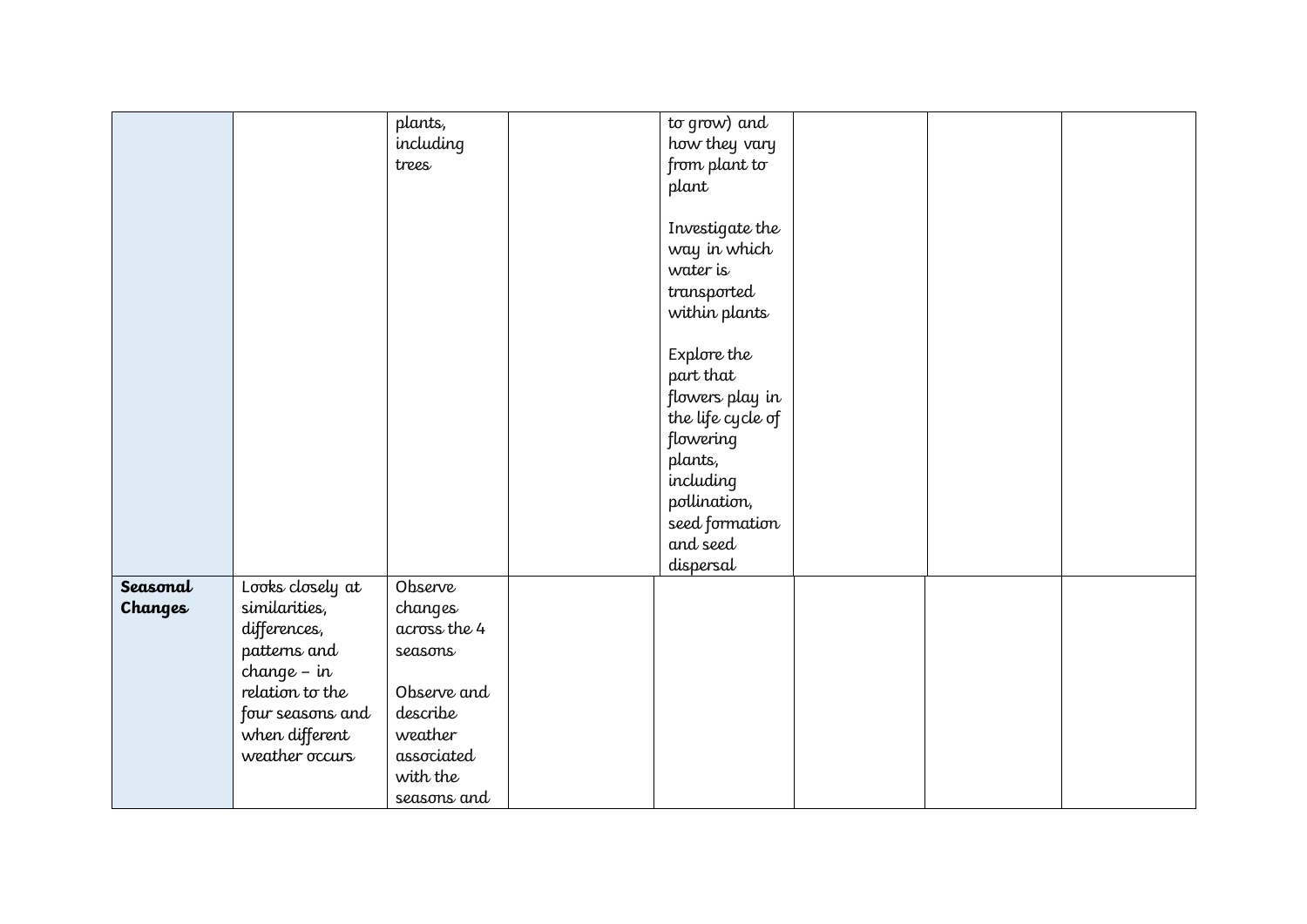|               |                     | how day       |                    |                 |  |
|---------------|---------------------|---------------|--------------------|-----------------|--|
|               |                     | length varies |                    |                 |  |
| Forces, Earth | Developing ideas    |               | Forces &           | Earth & Space   |  |
| and Space     | of grouping,        |               | <b>Magnets</b>     | Describe the    |  |
|               | sequences, cause    |               | Compare how        | movement of     |  |
|               | and effect in       |               | things move on     | the Earth and   |  |
|               | relation to         |               | different surfaces | other planets   |  |
|               | movement <i>i.e</i> |               | notice that some   | relative to the |  |
|               | toys, cars, rough   |               | forces need        | sun in the      |  |
|               | surfaces            |               | contact between    | solar system    |  |
|               |                     |               | 2 objects, but     |                 |  |
|               | They know the       |               | magnetic forces    | Describe the    |  |
|               | properties of       |               | can act at a       | movement of     |  |
|               | some materials      |               | distance           | the moon        |  |
|               | and can suggest     |               |                    | relative to the |  |
|               | some of the         |               | Observe how        | Earth           |  |
|               | purposes they       |               | magnets attract    |                 |  |
|               | are used for.       |               | or repel each      | Describe the    |  |
|               | They are familiar   |               | other and attract  | sun, Earth and  |  |
|               | with basic          |               | some materials     | moon as         |  |
|               | scientific          |               | and not others     | approximately   |  |
|               | concepts such as    |               |                    | spherical       |  |
|               | floating, sinking,  |               | Compare and        | bodies          |  |
|               | experimentation.    |               | group together a   |                 |  |
|               |                     |               | variety of         | Use the idea of |  |
|               |                     |               | everyday           | the Earth's     |  |
|               |                     |               | materials on the   | rotation to     |  |
|               |                     |               | basis of whether   | explain day     |  |
|               |                     |               | they are           | and night and   |  |
|               |                     |               | attracted to a     | the apparent    |  |
|               |                     |               | magnet, and        | movement of     |  |
|               |                     |               | identify some      | the sun across  |  |
|               |                     |               | magnetic           | the sky         |  |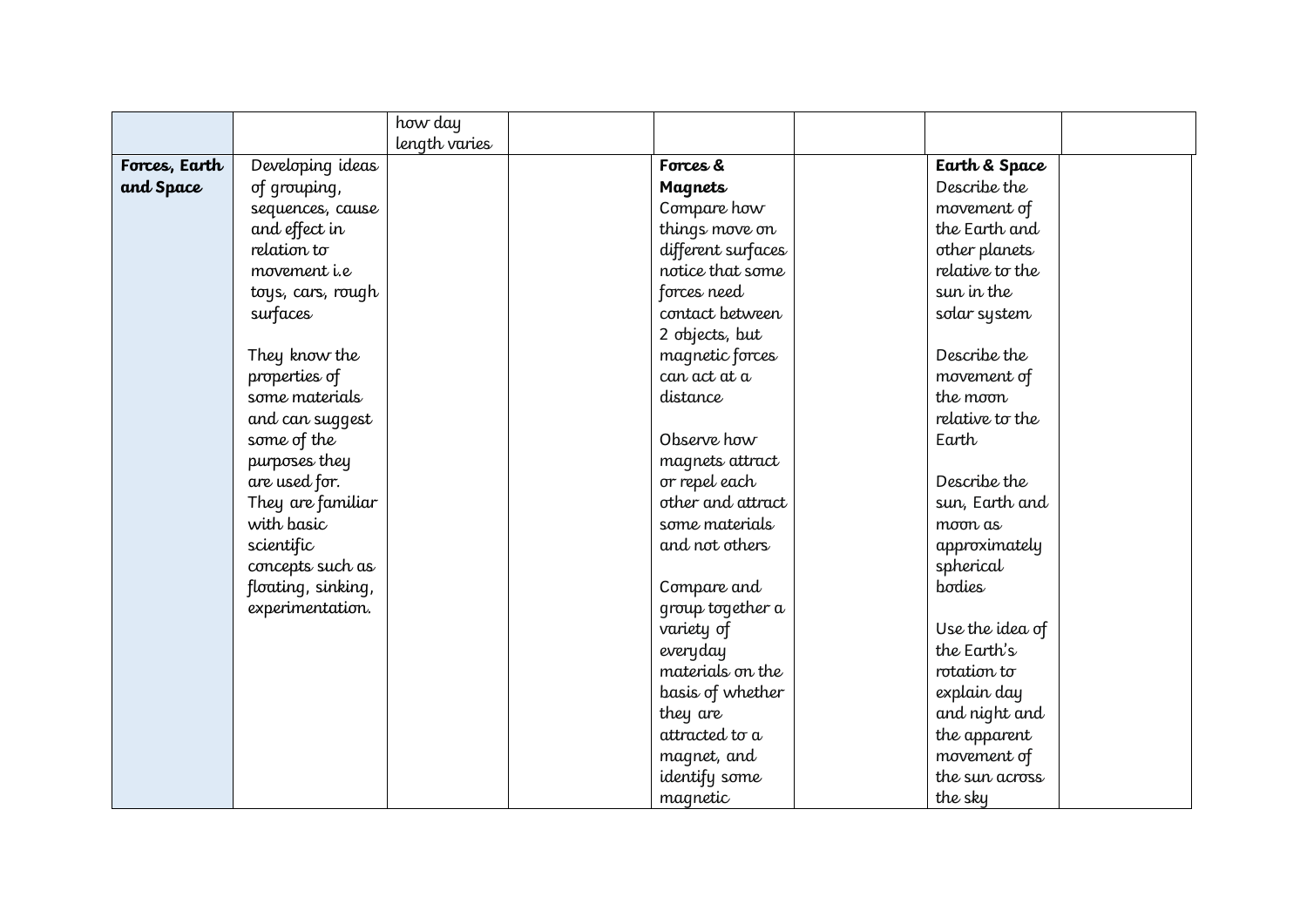|  |  | materials        |                  |  |
|--|--|------------------|------------------|--|
|  |  |                  | Forces           |  |
|  |  | Describe         | Explain that     |  |
|  |  | magnets as       | unsupported      |  |
|  |  | having 2 poles   | objects fall     |  |
|  |  |                  | towards the      |  |
|  |  | Predict whether  | Earth because    |  |
|  |  | 2 magnets will   | of the force of  |  |
|  |  | attract or repel | gravity acting   |  |
|  |  | each other,      | between the      |  |
|  |  | depending on     | Earth and the    |  |
|  |  | which poles are  | falling object   |  |
|  |  | facing           |                  |  |
|  |  |                  | Identify the     |  |
|  |  |                  | effects of air   |  |
|  |  |                  | resistance,      |  |
|  |  |                  | water            |  |
|  |  |                  | resistance and   |  |
|  |  |                  | friction, that   |  |
|  |  |                  | act between      |  |
|  |  |                  | moving           |  |
|  |  |                  | surfaces         |  |
|  |  |                  |                  |  |
|  |  |                  | Recognise that   |  |
|  |  |                  | some             |  |
|  |  |                  | mechanisms       |  |
|  |  |                  | including        |  |
|  |  |                  | levers, pulleys  |  |
|  |  |                  | and gears        |  |
|  |  |                  | allow a          |  |
|  |  |                  | smaller force to |  |
|  |  |                  | have a greater   |  |
|  |  |                  | effect           |  |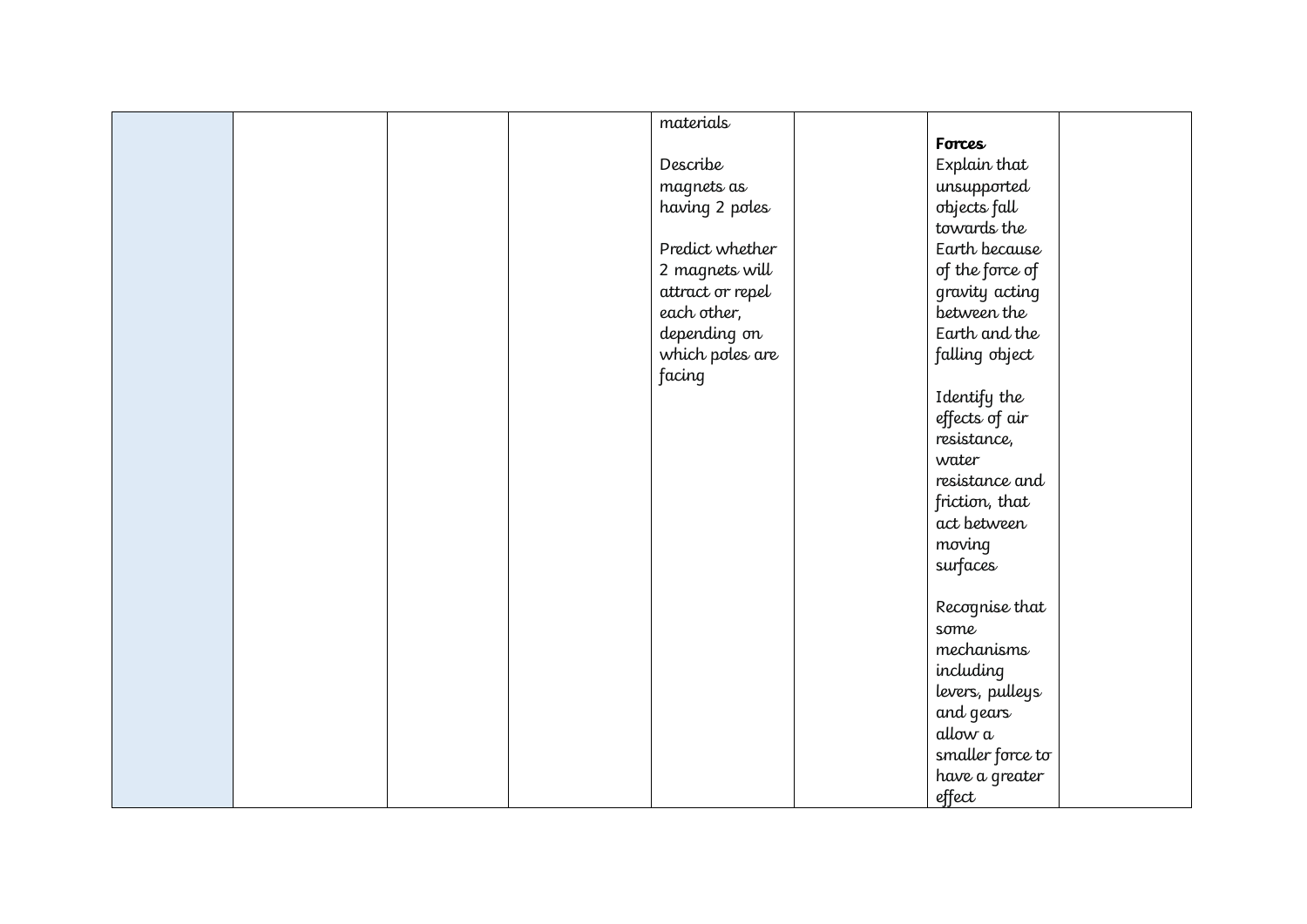| Sound, Light |  | Light            | Sound             | Light              |
|--------------|--|------------------|-------------------|--------------------|
| and          |  | Recognise that   | Identify how      | Recognise that     |
| Electricity  |  | they need light  | sounds are        | light appears      |
|              |  | in order to see  | made,             | to travel in       |
|              |  | things and that  | associating       | straight lines     |
|              |  | dark is the      | some of them      |                    |
|              |  | absence of       | with something    | Use the idea       |
|              |  | light            | vibrating         | that light         |
|              |  |                  | Recognise that    | travels in         |
|              |  | Notice that      | vibrations from   | straight lines to  |
|              |  | light is         | sounds travel     | explain that       |
|              |  | reflected from   | through a         | objects are        |
|              |  | surfaces         | medium to the     | seen because       |
|              |  |                  | ear               | they give out or   |
|              |  | Recognise that   |                   | reflect light into |
|              |  | light from the   | Find patterns     | the eye            |
|              |  | sun can be       | between the       |                    |
|              |  | dangerous and    | pitch of $\alpha$ | Explain that       |
|              |  | that there are   | sound and         | we see things      |
|              |  | ways to protect  | features of the   | because light      |
|              |  | their eyes       | object that       | travels from       |
|              |  |                  | produced it       | light sources to   |
|              |  | Recognise that   |                   | our eyes or        |
|              |  | shadows are      | Find patterns     | from light         |
|              |  | formed when      | between the       | sources to         |
|              |  | the light from a | volume of a       | objects and        |
|              |  | light source is  | sound and the     | then to our        |
|              |  | blocked by an    | strength of the   | eyes               |
|              |  | opaque object    | vibrations that   |                    |
|              |  |                  | produced it       | Use the idea       |
|              |  | Find patterns    |                   | that light         |
|              |  | in the way that  | Recognise that    | travels in         |
|              |  | the size of      | sounds get        | straight lines to  |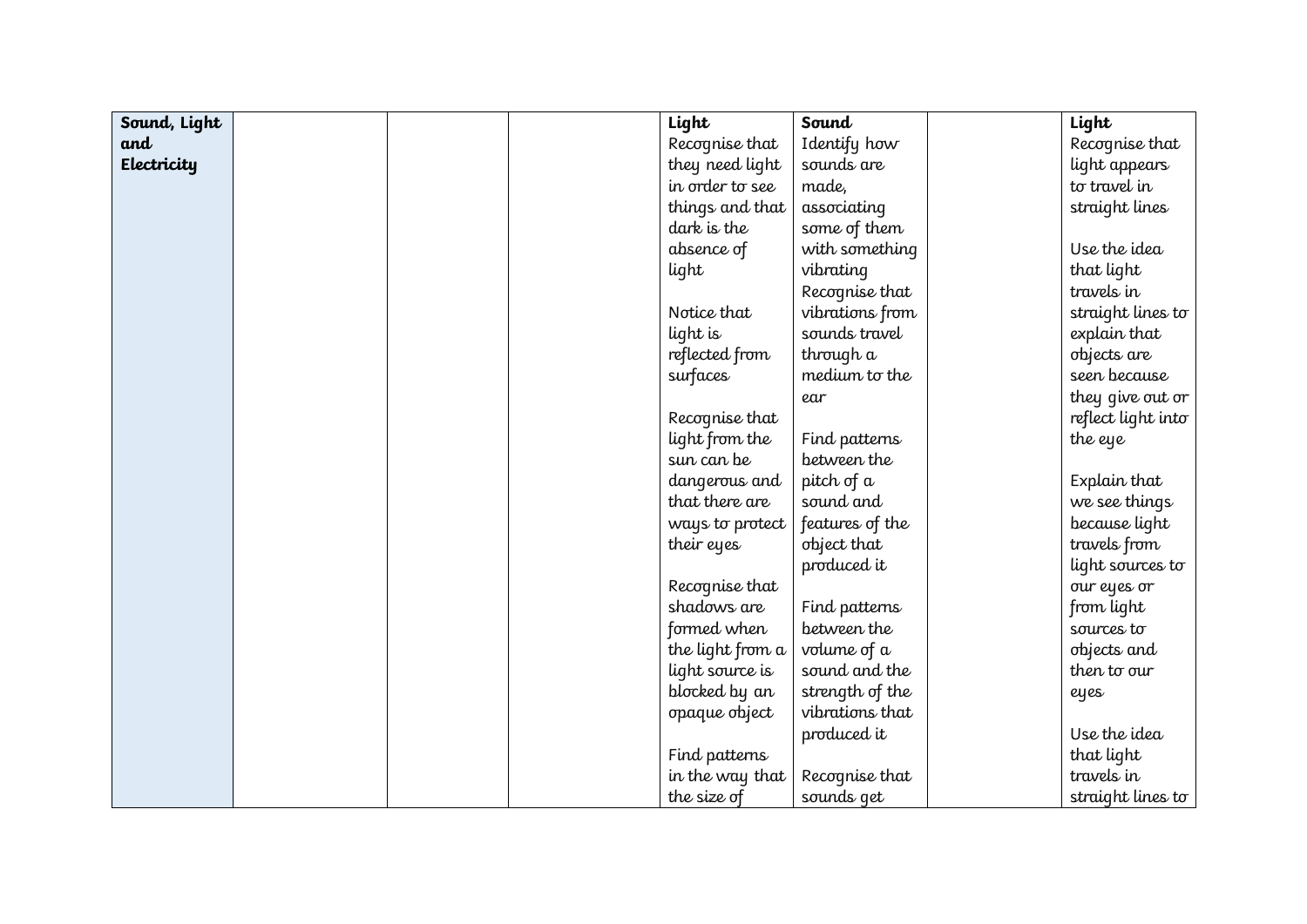|  |  | shadows | fainter as the   | explain why      |
|--|--|---------|------------------|------------------|
|  |  | change  | distance from    | shadows have     |
|  |  |         | the sound        | the same shape   |
|  |  |         | source           | as the objects   |
|  |  |         | increases        | that cast them   |
|  |  |         |                  |                  |
|  |  |         | Electricity      | Electricity      |
|  |  |         | Identify         | Associate the    |
|  |  |         | common           | brightness of a  |
|  |  |         | appliances that  | lamp or the      |
|  |  |         | run on           | volume of a      |
|  |  |         | electricity      | buzzer with the  |
|  |  |         |                  | number and       |
|  |  |         | Construct a      | voltage of cells |
|  |  |         | simple series    | used in the      |
|  |  |         | electrical       | circuit          |
|  |  |         | circuit,         |                  |
|  |  |         | identifying and  | Compare and      |
|  |  |         | naming its       | give reasons for |
|  |  |         | basic parts,     | variations in    |
|  |  |         | including cells, | how              |
|  |  |         | wires, bulbs,    | components       |
|  |  |         | switches and     | function,        |
|  |  |         | buzzers          | including the    |
|  |  |         |                  | brightness of    |
|  |  |         | Identify         | bulbs, the       |
|  |  |         | whether or not   | loudness of      |
|  |  |         | a lamp will      | buzzers and the  |
|  |  |         | light in a       | on/off position  |
|  |  |         | simple series    | of switches      |
|  |  |         | circuit, based   |                  |
|  |  |         | on whether or    | Use recognised   |
|  |  |         | not the lamp is  | symbols when     |